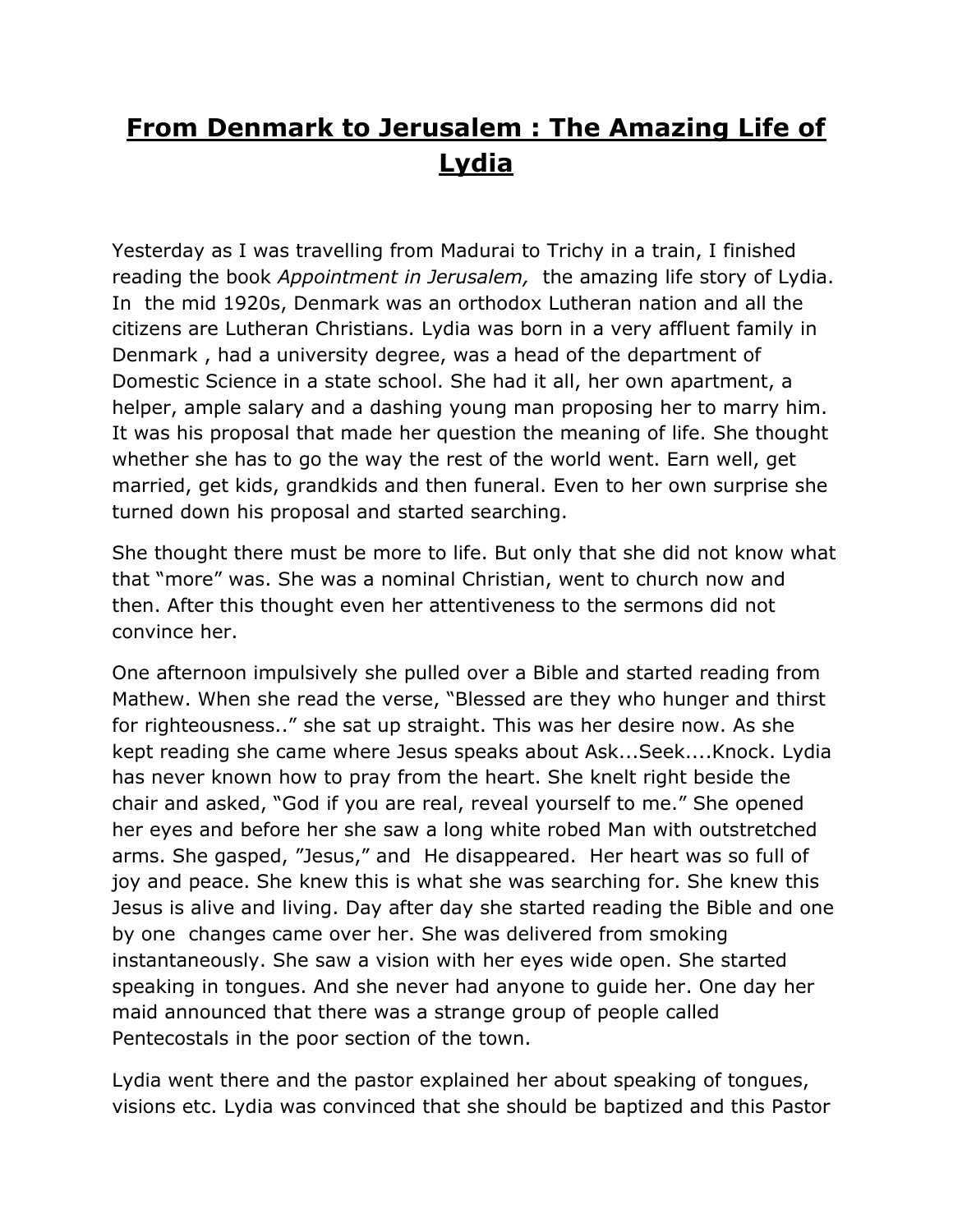baptized her in his kitchen. When word went around the school that the respectable Lydia has joined the rank of crazy Pentecostals, she was booed, mocked insulted. One of her coworkers wrote to her superiors that since Lydia has trespassed from the Lutheran doctrine, she must be stripped of her job. This caused a sensation in Denmark, all the major newspapers reported her story and finally the case went to the Parliament, where it was settled.

She was allowed to stay on the roll, as long as she did not influence others. But people saw the change in her. Lydia knew this school was not her place. Once she met a Congo missionary and shared her vision of people whom she saw. When she described them, the missionary said they seem to be from Jerusalem.

After a series of amazing miracles and Providence, Lydia set sail to Jerusalem as a single woman in 1927, before the State of Israel was born. She went from affluence to poverty in every sense of the word, in riches, in relationships, in comfort, in food everything. Yet to be there gave her a great sense of joy. A Jewish man gave his dying daughter Tikvah(meaning hope) into her hands. And Tikvah survived against all odds. God made her a mother in Israel and she took many abandoned girls and brought them up. It was then a British soldier on patrol, met her, prayed for her, took an interest and finally married her. It was Derek Prince. Yes that famous Derek Prince we know about.

This book *Appointment in Jerusalem* is actually written by Derek Prince as told by Lydia Prince. To make a long story short, theirs was a very fruitful life. They had the great chance of being in Jerusalem when the State of Israel was birthed as a nation on May  $14<sup>th</sup>$ , 1948.

When our hearts are set on things above, God will throw open every door and lead us to our place of vision and calling. Let us press forward.

Let us pray for Denmark . This European nation has become secular and God is not a priority anymore. Let us pray that Jesus reveal Himself the way He revealed to Lydia. This is a prayer video for Denmark. Click on the link below.

[http://www.youtube.com/watch?v=qft-Yf0dSDg.](http://www.youtube.com/watch?v=qft-Yf0dSDg)